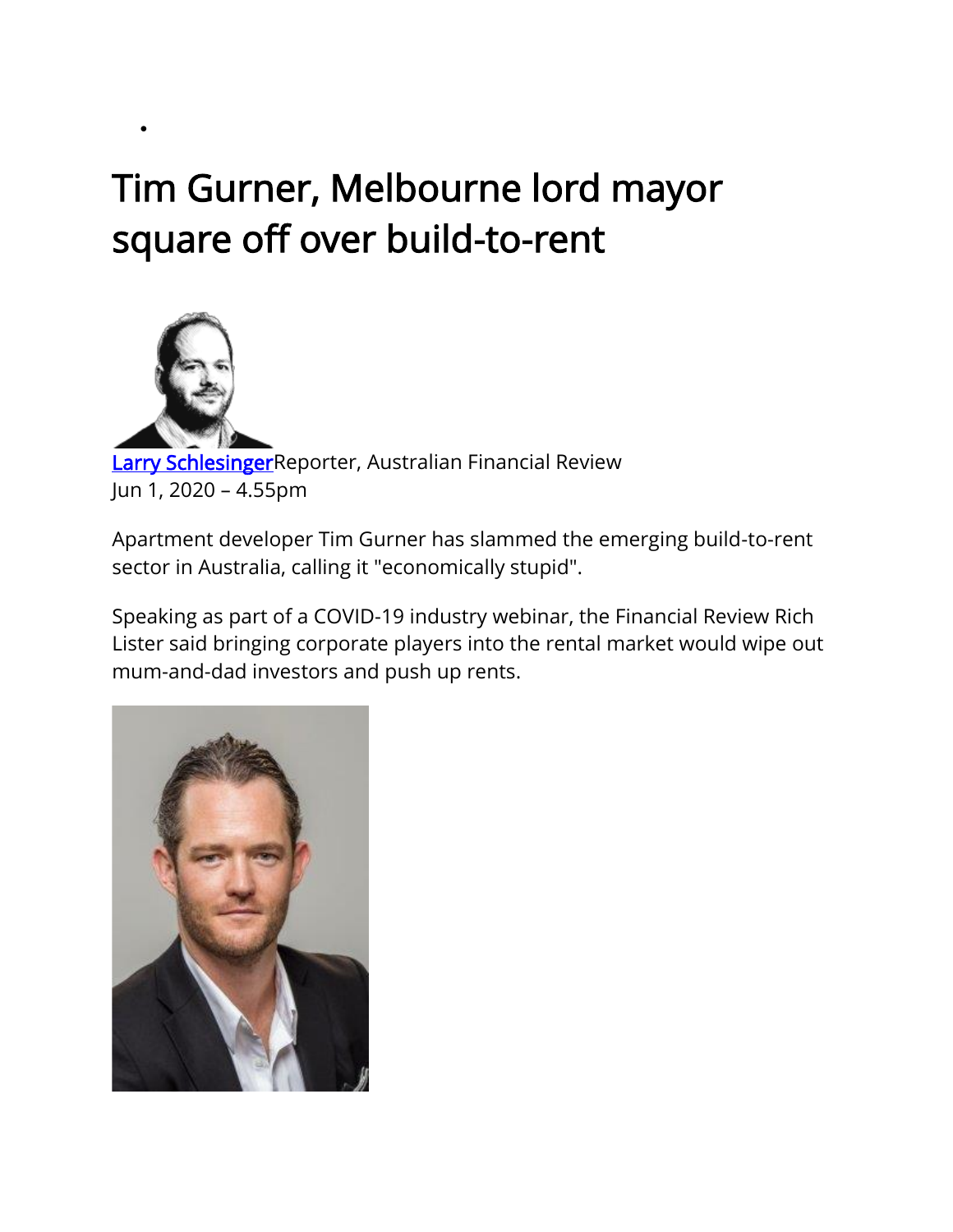Tim Gurner says BTR would wipe out mum-and-dad investors.

"I am incredibly against build-to-rent, purely because I think economically, it's a stupid model in the sense that a 4.5 per cent return on costs [\[the magic](https://www.afr.com/street-talk/mirvac-to-pioneer-build-to-rent-sector-20170830-gy6vgb)  [number according to Mirvac\]](https://www.afr.com/street-talk/mirvac-to-pioneer-build-to-rent-sector-20170830-gy6vgb) should not get a development off the ground.

"But that's actually not what I am most worried about. What I am much more concerned about is by bringing in the Blackstones and Greystars and the big boys from overseas they are going to wipe out the mum-and-dad investors."

Mr Gurner said the current system where investors underpinned new projects alongside owner-occupiers worked just fine and kept rents in check.

"We have mum-and-dads and we have international investors and they create the investment stock," he said.

" I am very concerned what build-to-rent will do for mum-and-dad Australians who have used negative gearing to grow their asset pool and grow capital."



Sally Capp: There is a place for BTR in cities. AAP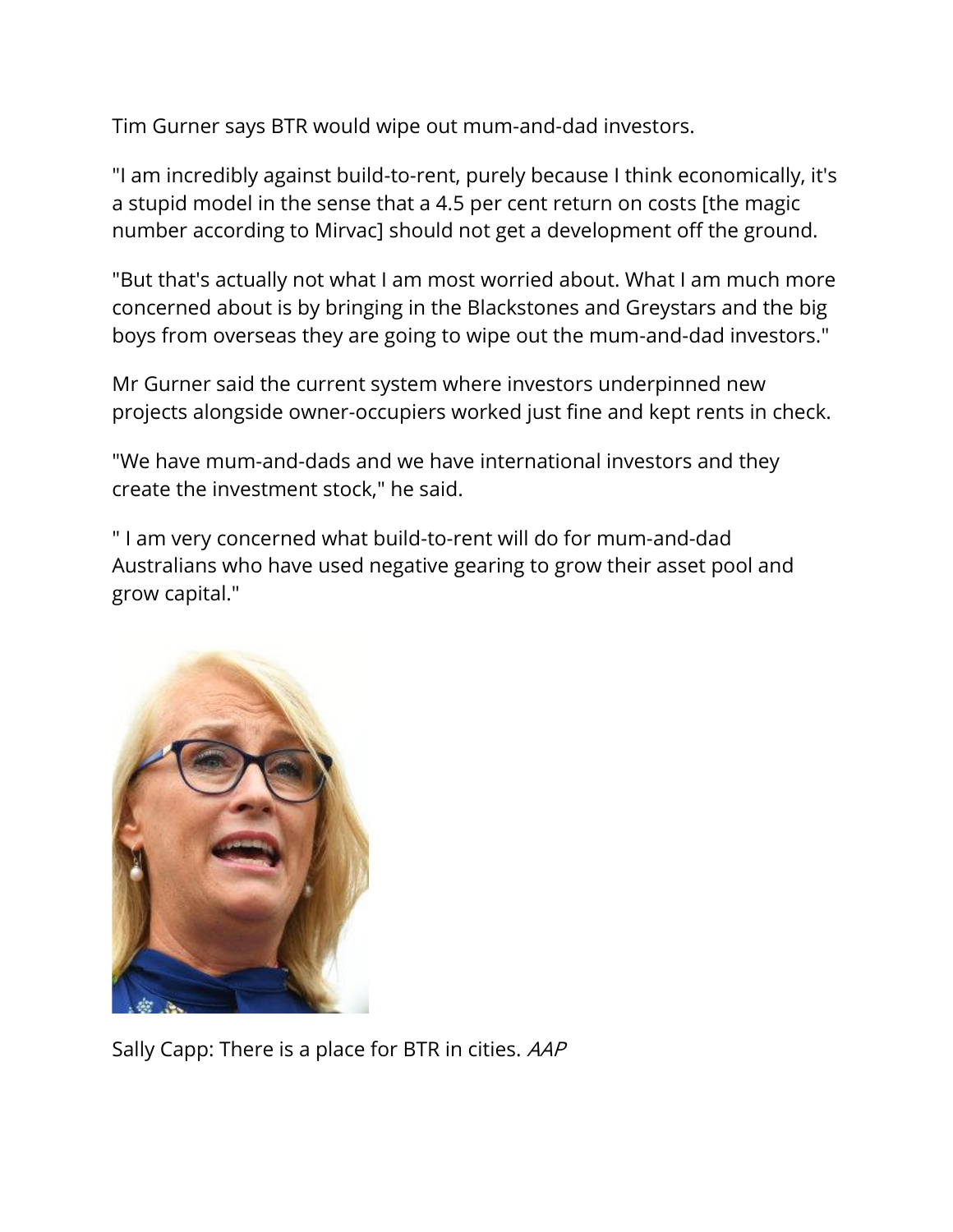But speaking on the same Australia Israel Chamber of Commerce (AICC) property webinar, Melbourne lord mayor Sally Capp said for cities to be successful they needed to provide housing for a diversity of people at different price points.

"I love build-to-rent as a new asset class and what it can add to us," Ms Capp said.

She said it was possible to have both a private and a corporate rental market co-existing if it was managed well, but said what build-to-rent was really about was affordability.

"We know that pre-COVID, our most stressed population cohort was private renters," she said.

"And we have started to see some great innovations like rent-to-buy, smaller scale build-to-rent, and a lot of thinking about how do we incorporate affordable housing and share areas and services into residential projects."

But Mr Gurner said it was untrue that build-to-rent would make housing more affordable.

"Build-to-rent's number-one claim is they get a 15-20 per cent premium on market rents," he said. "So looking at build-to-rent as an affordable housing market, it's actually the opposite. Rents will go up.

"It's one group have a monopoly over a market or a building and they control the pricing, versus mum and dads fighting with each to get the pricing right."

With the number of build-to-rent projects on the rise before the pandemic (among those acquiring sites were ASX-listed Mirvac and privately owned Coronation Property) Scott Keck, chairman of property consultants Charter Keck Cramer, said the sector might strengthen after COVID-19, "notwithstanding a short-term reduction in rental values, and an increase in vacancy rates".